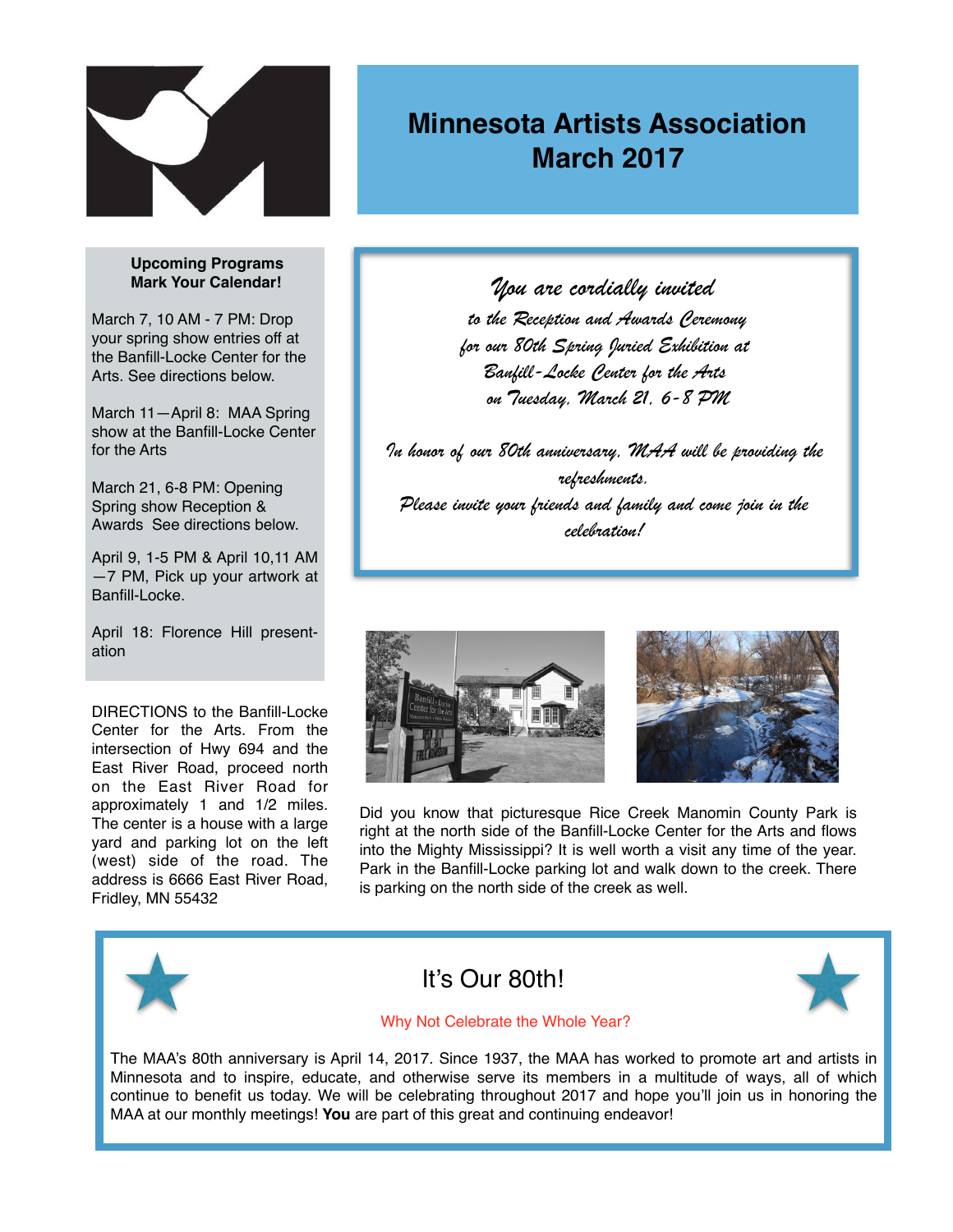### **It Was Anything Goes at Our February Program!**

We had five tables, each with a different set of creative materials ready for a whole lot of messy fun. Everyone was given one sheet of paper, and no matter what table we started at and how far we got with the materials at hand, we had to drop everything after five minutes and move our paintings/collages to the next table for another five minutes of adding new stuff to our work, and so on until all five tables had been visited. That was round #1. For round #2, we started with a fresh sheet of paper and this time were given only 2 minutes and 20 seconds at each table. A hearty thanks to Linda Davis who set this all up for us and was a strict task master! ("Okay, everybody, STOP! Hands in the air! Grab your paper and move to the next table!"). See some, but not all, of our work below.



Sylvia Rudolph

















Dick Wright Marjorie Moody



Ann Sisel **Ron Wilson** George Channel Back O'Leary



Emmy White Dick Green Jim Geisinger



Linda Davis **Interpret Audio Audio Judy Lieber and Emmy White** "Stop! Hands up! Move to the next table!"